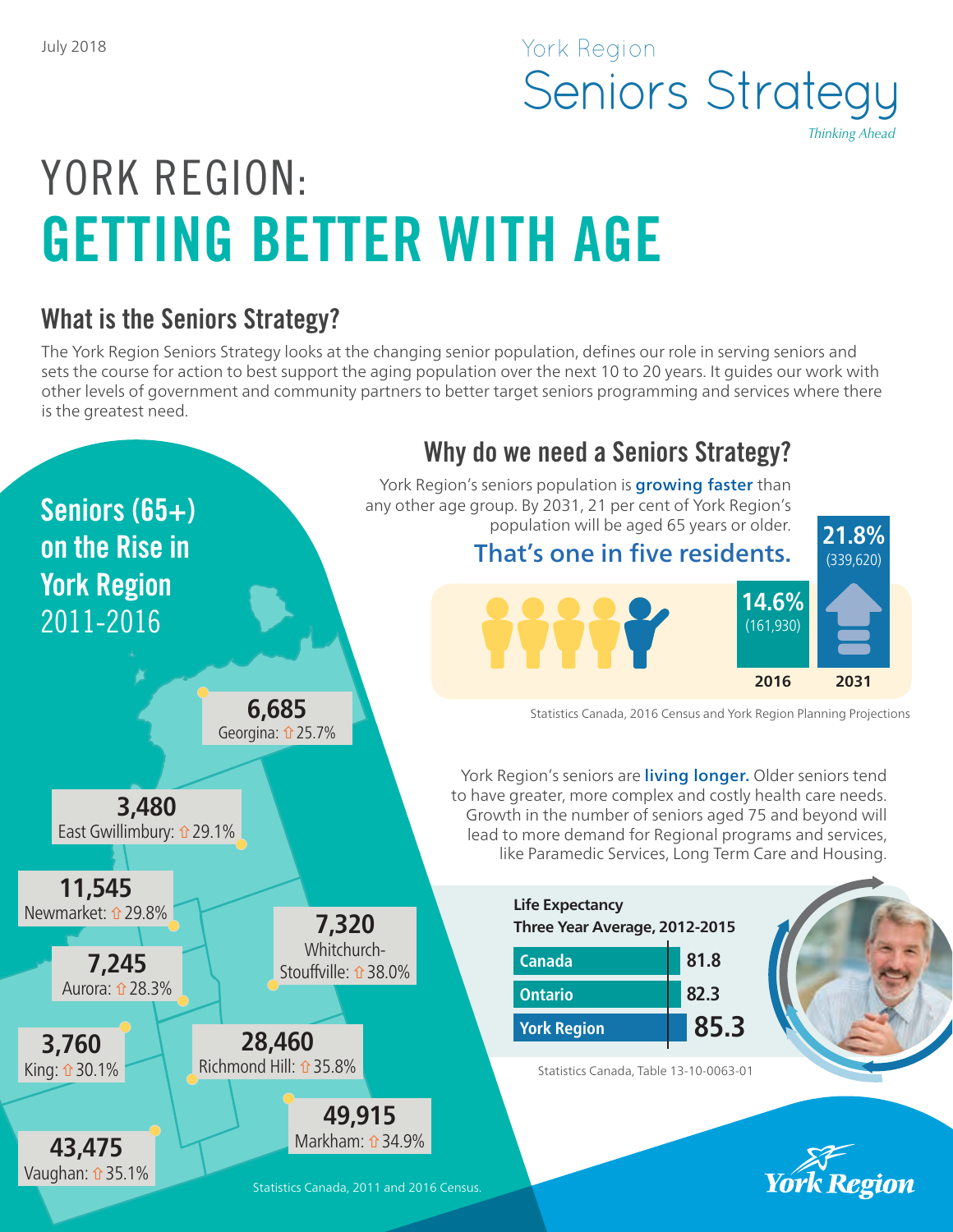# The Strategy:

• Defines York Region's role in serving seniors

The Strategy ensures that as the seniors population grows, York Region's programs and services will evolve in the right ways.

## • Helps York Region work better with others

York Region is one of many players responsible for serving seniors. To better support seniors' needs, the Strategy encourages partnerships within our organization as well as with other levels of government and community partners.

#### • Guides York Region to target programming and services to areas they are needed most

The demand for programs and services across all ages and stages is growing. The Strategy considers the needs of all York Region residents, beginning from childhood, through their working years and into their senior years, so everyone can thrive.

## Seniors are not all the same

Seniors living in York Region make up a diverse group with varying life experiences and personal characteristics.

### Characteristics of younger seniors:

- ▶ Continuing to work
- Seeking ongoing education and personal development
- $\blacktriangleright$  Healthier and wealthier
- $\blacktriangleright$  Engaged in the community
- $\blacktriangleright$  In a caregiving role

### Characteristics of older seniors:

- ▶ Reliant on government sources of income
- $\blacktriangleright$  Faced with housing challenges
- $\blacktriangleright$  Experiencing declining health
- $\blacktriangleright$  In a caregiving role
- $\blacktriangleright$  Faced with mental health issues
- $\triangleright$  At an increased risk for falling



# FOUR KEY ROLES

Since Regional Council approval of the Seniors Strategy in November 2016, York Region is taking action to support the aging population in these four roles:



## 1. Balance the needs of seniors with all residents

• The Region is balancing services that address the needs of residents through all ages and stages of life, while considering their ability to pay

## How we're making this happen:

- York Region is looking at program eligibility based on income and not just age; an approach that will help all residents living with low income, young and old
- Allocating resources based on ability to pay rather than age will help us target support to those who need it most. For example, people will now be placed on waiting lists for subsidized housing based on their assets and incomes



Statistics Canada, Taxfiler (T1FF), Table I-13, 2015.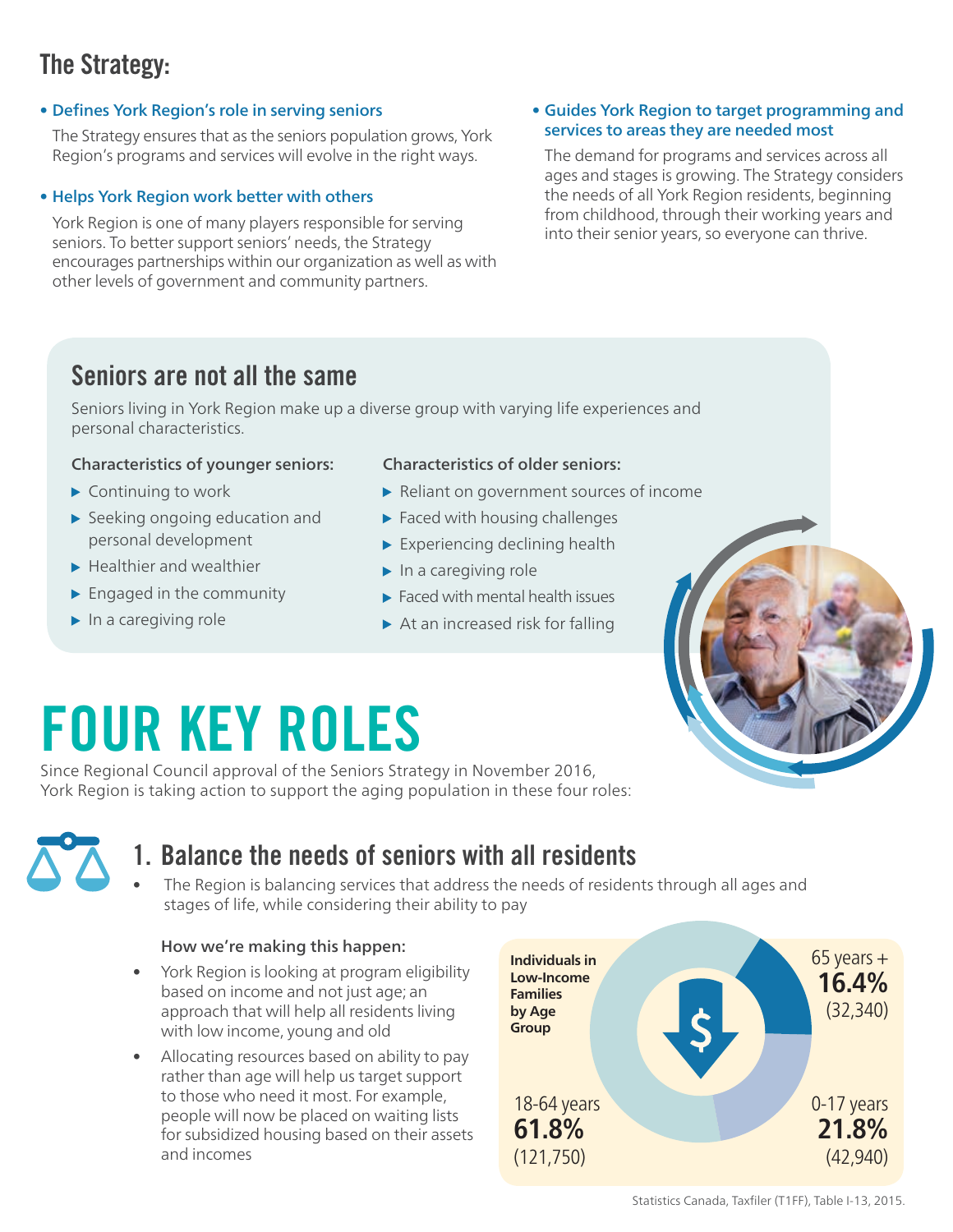

# 2. Keep seniors healthier, longer

- The Region is focusing on planning, prevention and education to help seniors stay healthier for longer in the future
- As seniors get older, they are more likely to develop chronic health conditions and issues with mobility
- Dementia rates among York Region seniors are expected to grow rapidly over the next 20 years
- Falls, which can threaten seniors' safety and independence, are the leading cause of fatal and non-fatal injuries among older adults in York Region

## How we're making this happen:

- Helping to reduce emergency room visits and calls to 911 through health promotion programs for residents living in seniors buildings, that identify risk factors to prevent and manage falls and chronic disease
- York Region is leading the development of a strategy to improve access to fall prevention programs and services in York Region and the Central Local Health Integration Network
- Launching the Hospital to Home Program in partnership with York Region's Community Paramedicine Team and Markham Stouffville Hospital helped to keep seniors out of the hospital by bringing health services to their homes
- Five new Nature's Classroom sessions designed to educate seniors about physical activity, nutritional eating and preventing falls will be held at the Bill Fisch Forest Stewardship and Education Centre



# 3. Support age-friendly, complete communities

• Through community consultations, York Region seniors have told us they want to age in place – that is, to live in the home or community of their choice for as long as they are able

## How we're making this happen:

- The Region is working with local municipalities and community organizations to discuss ways to create accessible spaces, innovative and affordable housing options, convenient transportation and programs that support independence and inclusion
- Discussions are underway between York Region and City of Markham staff to support the development of the Unionville Seniors Hub. The vision for this space is to provide a range of services to support the health and well being of seniors living in the community. The Seniors Hub will be located within the Housing York Inc's Unionville Seniors Affordable Housing development, which will contain approximately 260 affordable housing units and will be completed near the end of 2021
- The Region is advocating to support the need for more long-term care beds across York Region



Ambulatory Emergency External Cause 2004-2017, Ontario Ministry of Health and Long Term Care, IntelliHEALTH ONTARIO, Date Extracted May 25, 2018



Statistics Canada, 2016 Census.